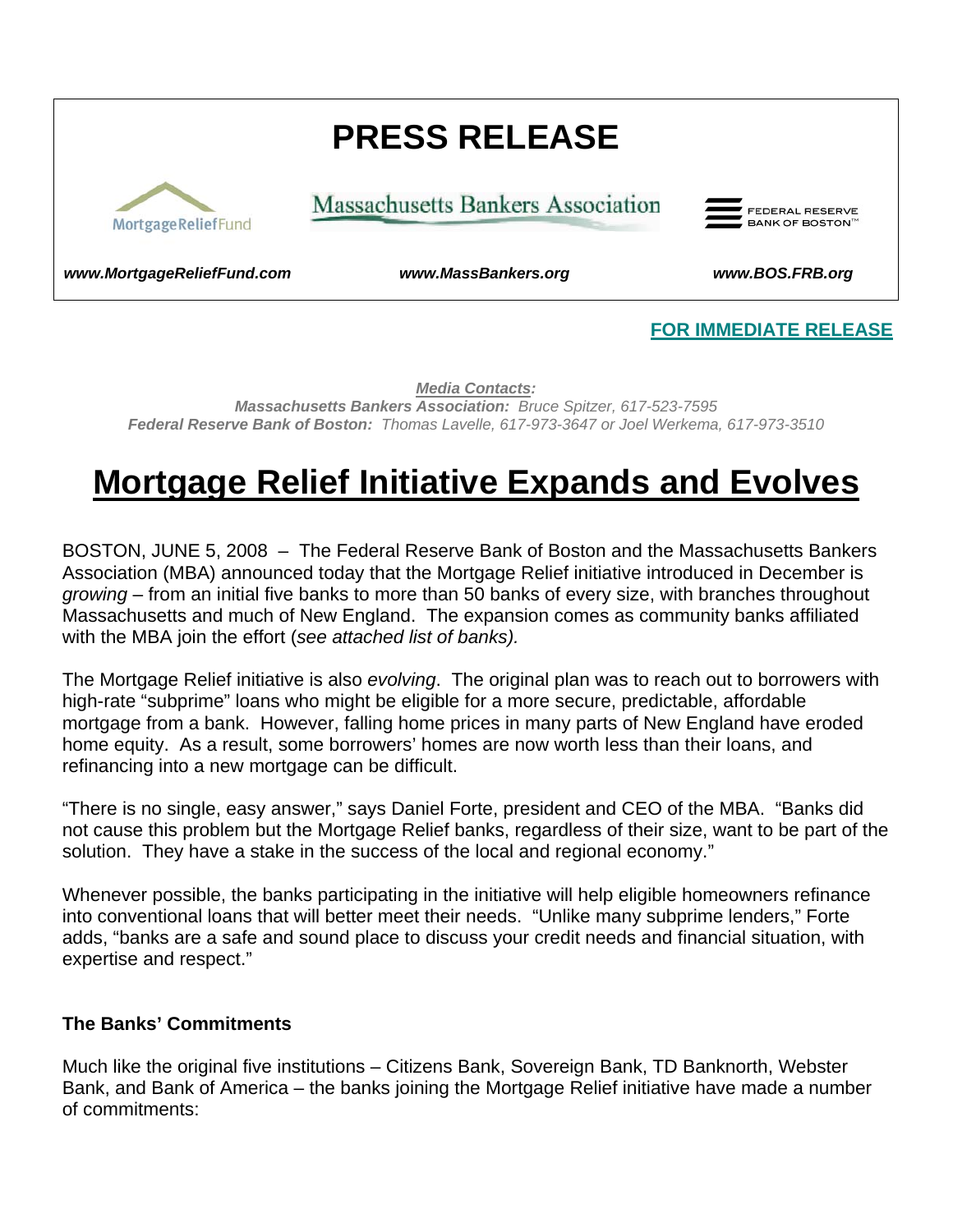- 1) *Outreach* to reach out to borrowers in difficult mortgages, in part by contributing to a pool for mortgage relief advertising (in amounts based on the bank's size);
- 2) *Innovation* to expand their utilization of programs that may help borrowers with limited home equity (programs like Federal Housing Authority loan guarantees, and those of state agencies);
- 3) *Personnel* to designate one or more "go to" staff members who can help borrowers explore their mortgage relief options;
- 4) *Lending* to adopt a goal for responsible lending under the program (ranging from \$500,000 for small banks with under \$250 million in assets to \$2.5 million for community banks with over \$1 billion in assets).
- 5) *Collaboration and Referral –* to share with fellow participants the products and approaches that prove effective in helping challenged borrowers, and to refer individuals they cannot help to other participating banks or housing-counseling agencies.

The Federal Reserve Bank of Boston applauds the banks' continued efforts. "These are very challenging times for some borrowers," says Eric Rosengren, president and CEO of the Federal Reserve Bank of Boston, "and I am genuinely pleased to see banks of all sizes and types stepping up and trying to make a difference. It is not only the right thing to do for borrowers in distress, but also is in the long-term interest of the local and regional economy."

#### **Challenges Encountered as the Landscape Changed**

The five original banks, and the Boston Fed have been working intently on this program since December, notes Lynn Browne, executive vice president at the Federal Reserve Bank of Boston and a member of the program's steering group. "The biggest challenge we have encountered, however, is that declining home prices have left many of the target borrowers 'under water' in terms of home equity, and those loans are just incredibly difficult for lenders to arrange."

When they can't assist with a loan, the Mortgage Relief banks urge borrowers in difficult situations to contact the servicer of their mortgage as soon as possible (in particular, the servicer's loss mitigation department), or a mortgage-counseling service such as the Homeownership Preservation Foundation or regional foreclosure-prevention centers identified by states (*see attached list, for Massachusetts*).

#### **The Need for Policy and Product Development**

The banks will continue to reach out to borrowers who are paying high rates, and those who may be qualified to get a more affordable loan than they have currently. The Mortgage Relief participants also acknowledge the work that the Congress, individual states, and HUD/FHA are doing to provide more tools to meet the challenge of serving borrowers with negative home equity and unaffordable loan payments, and they encourage policymakers to continue in these efforts.

Legislation currently working through Congress, and continued innovation by state agencies and others, may provide many more tools for lenders and borrowers. The Mortgage Relief banks will be well positioned to make progress quickly and effectively should legislation be passed.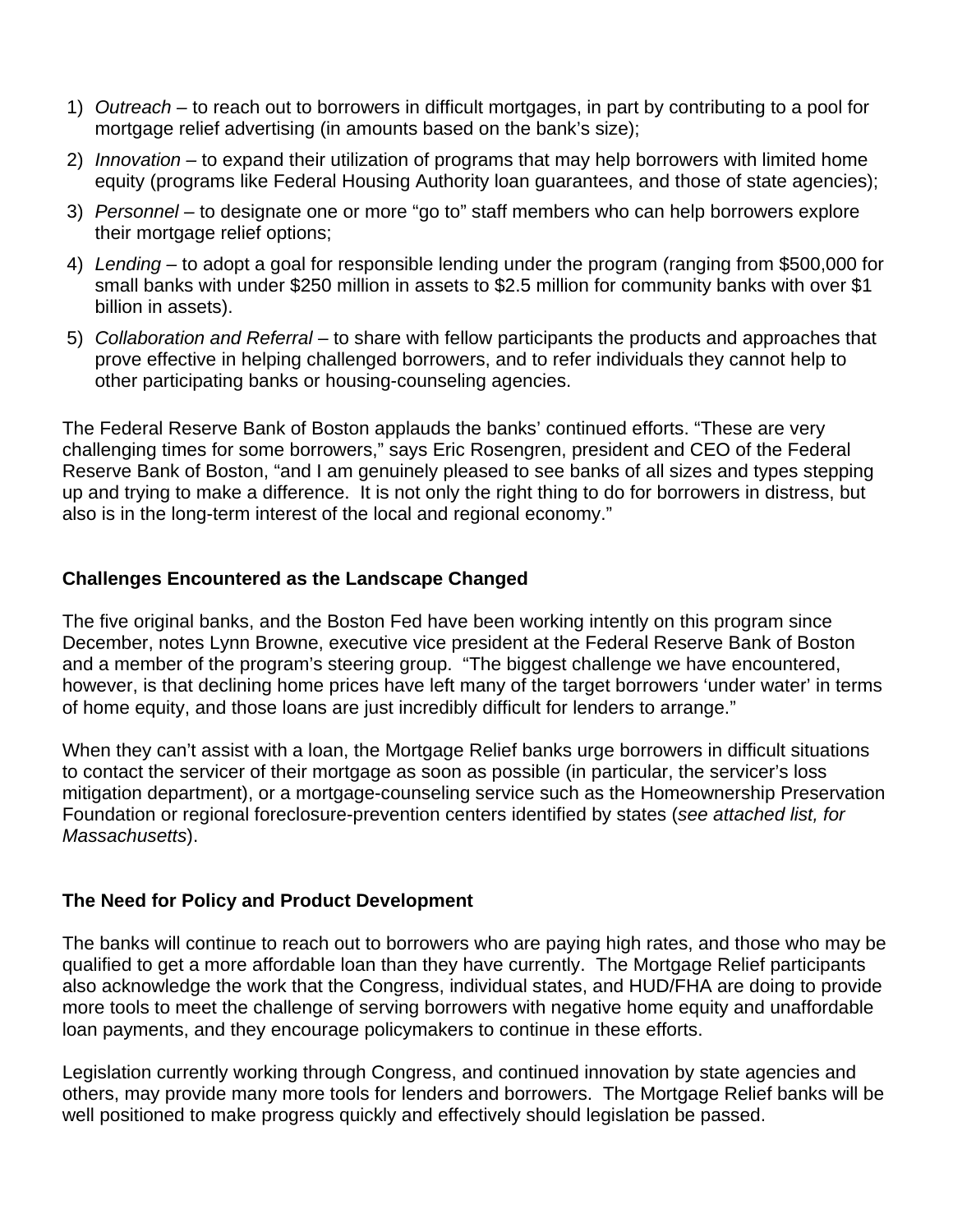#### **Expansion Means More Avenues to Speak with a Bank about Credit Concerns**

Why expand the program now? "Banks have always quietly worked with borrowers in distress. However, despite the present challenges, more banks want to stand up and be counted as part of the solution," says Kevin Kiley, the MBA's executive vice president and chief operating officer. "No question, these are challenging times in the region, and for many New Englanders the situation is difficult. But talking to a safe and secure bank about your credit concerns and your home loan – most peoples' largest financial obligation – is always a good idea. Many of the banks, even those not formally in the Mortgage Relief initiative, already participate in a variety of programs at the federal, state, and local level that may work for you."

To learn more, borrowers can speak with any of the banks participating in the Mortgage Relief initiative. The five founding institutions are listed at the web site [www.MortgageReliefFund.com](http://www.mortgagerelieffund.com/) along with a link to the list of community banks that participate as part of the Massachusetts Bankers Association. Applicants can get an initial sense of their eligibility for the program by reviewing the criteria on the site. Interested borrowers should contact the bank of their choice.

#### *Attached:*

*List of banks joining the initiative List of Massachusetts regional foreclosure-prevention centers*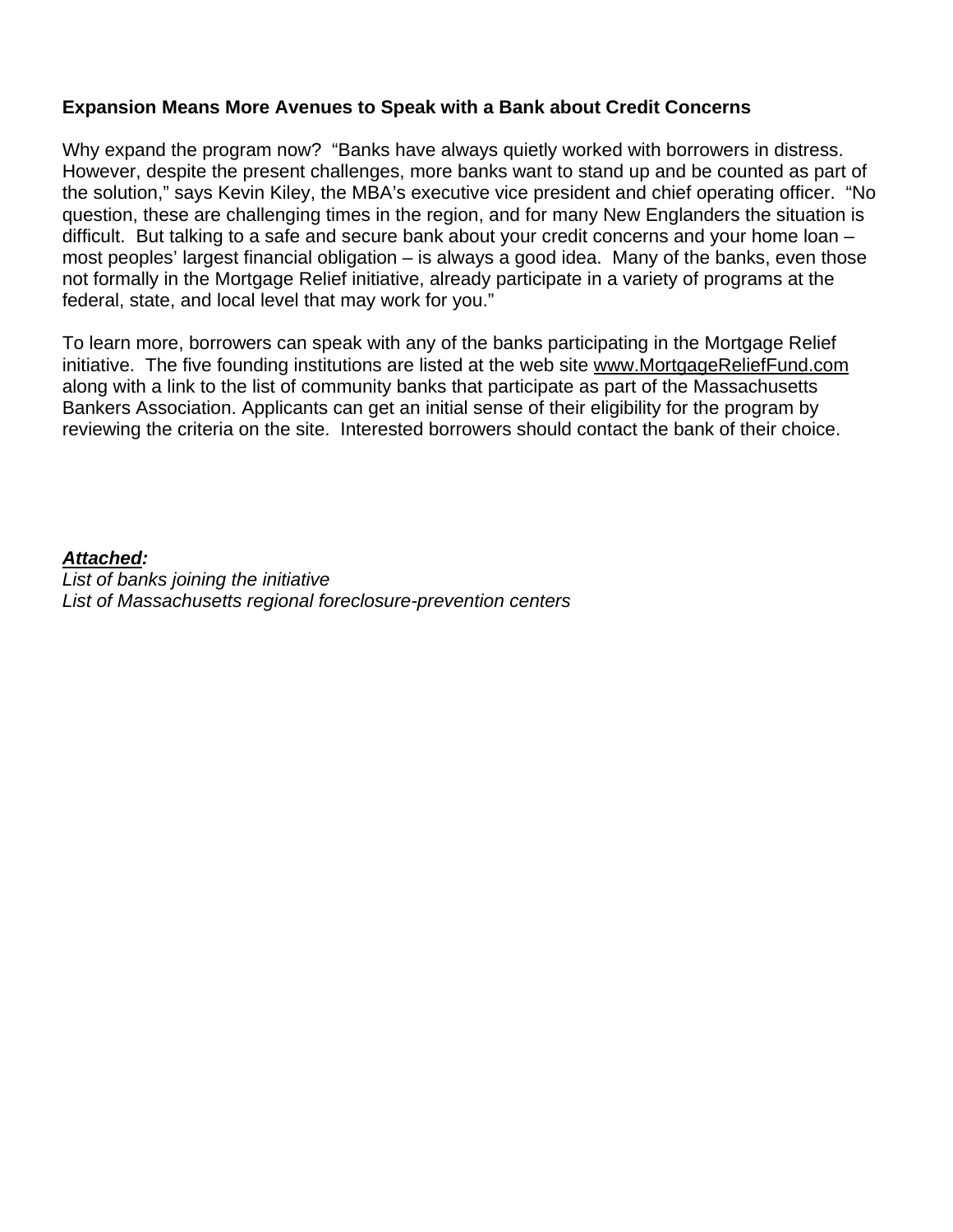

**Massachusetts Bankers Association** 



# Community Bank Initiative Participating Lenders

# Avidia Bank

 [www.avidiabank.com](http://www.avidiabank.com/) 42 Main Street Hudson, MA 01749

Contact: Joseph A Festa, Jr., VP Residential Lending 978-567-3599

# **Athol Savings Bank**

 [www.atholsb.com](http://www.atholsb.com/) 444 Main Street Athol, MA 01331

Contacts: Debra L. Vescovi, Senior Vice President 978-249-7258

Peter J. Russell, Senior Vice President 978-297-3784

# Bank of Fall River

 [www.bankoffallriver.com](http://www.bankoffallriver.com/) 30 Bedford Street Fall River, MA 02720

Contact: Lidia Rebello, Vice President, Residential Lending 508-678-7655

# **BankFive**

 [www.bankfive.com](http://www.bankfive.com/)  79 North Main Street, P.O. Box 1191 Fall River, MA 02722

Contacts:

Dawn A. Young, Vice President/Team Leader 774-888-6189

Anna R. Freitas, Vice President 774-888-6177

# Bay State Savings Bank

[www.baystatesavings.com](http://www.baystatesavings.com/) 

28 Franklin Street Worcester, MA 01608 Contact: Paul P. Buonopane, Vice President 508-890-9064

Please Call For More Information: 508-890-9060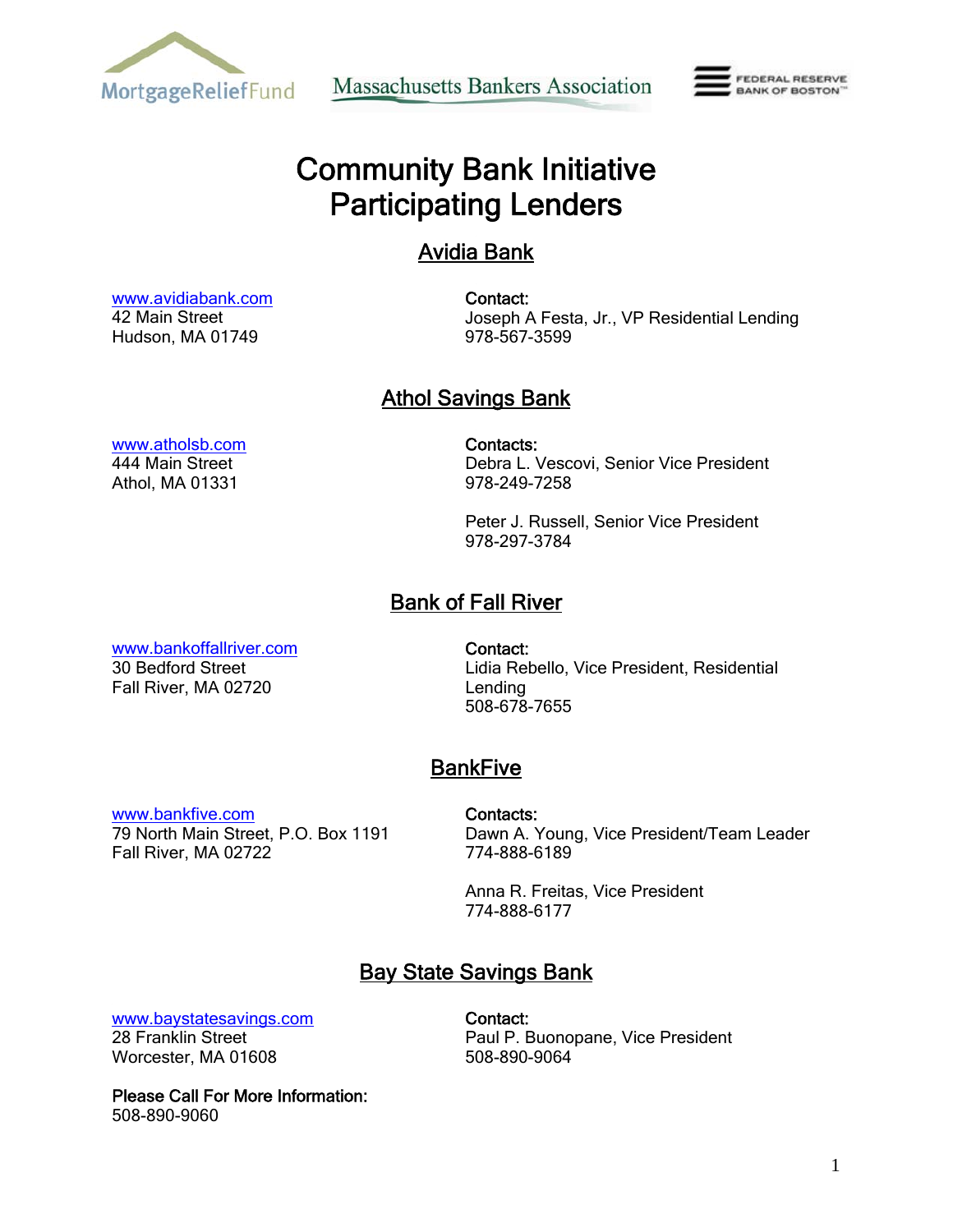# Benjamin Franklin Bank

[www.benfranklinbank.com](http://www.benfranklinbank.com/)

58 Main Street, P.O. Box 309 Franklin, MA 02038

Contact: Laura Reed, Loan Officer 800-528-7000 x 8359

# Bridgewater Savings Bank

 [www.bridgewatersavings.com](http://www.bridgewatersavings.com/)  756 Orchard Street Raynham, MA 02767

Contacts: Michelle Durette, AVP and Loan Officer 508-884-3372

Please Call For More Information: 1-800-356-8622

Ron Hill, AVP and Loan Officer 508-884-5727

### Bristol County Savings Bank

 [www.bristolcountysavings.com](http://www.bristolcountysavings.com/)  29 Broadway Taunton, MA 02780

Contacts: Nelson Braga, Vice President 508-880-0503

Please Call For More Information: 1-800-643-2272 or 508-828-5329

David Tipping, Vice President 508-828-5332

# Cape Ann Savings Bank

#### [www.capeannsavingsbank.com](http://www.capeannsavingsbank.com/) 109 Main Street Gloucester, MA 01930

Contacts:

Holly L. S. Wieckowski, Assistant Treasurer 978-283-0245 x 5701

Robert J. Gillis, Jr., Vice President 978-283-0245 x 5723

# Cape Cod Cooperative Bank

 [www.mycapecodbank.co](http://www.capecodcoop.com/)m 25 Benjamin Franklin Way

Hyannis, MA 02601

Please Call For More Information: 1-800-641-1100

Contacts: Tom Russett, Loan Originator 508-568-1204

Mary Miller, Senior Vice President 508-568-3207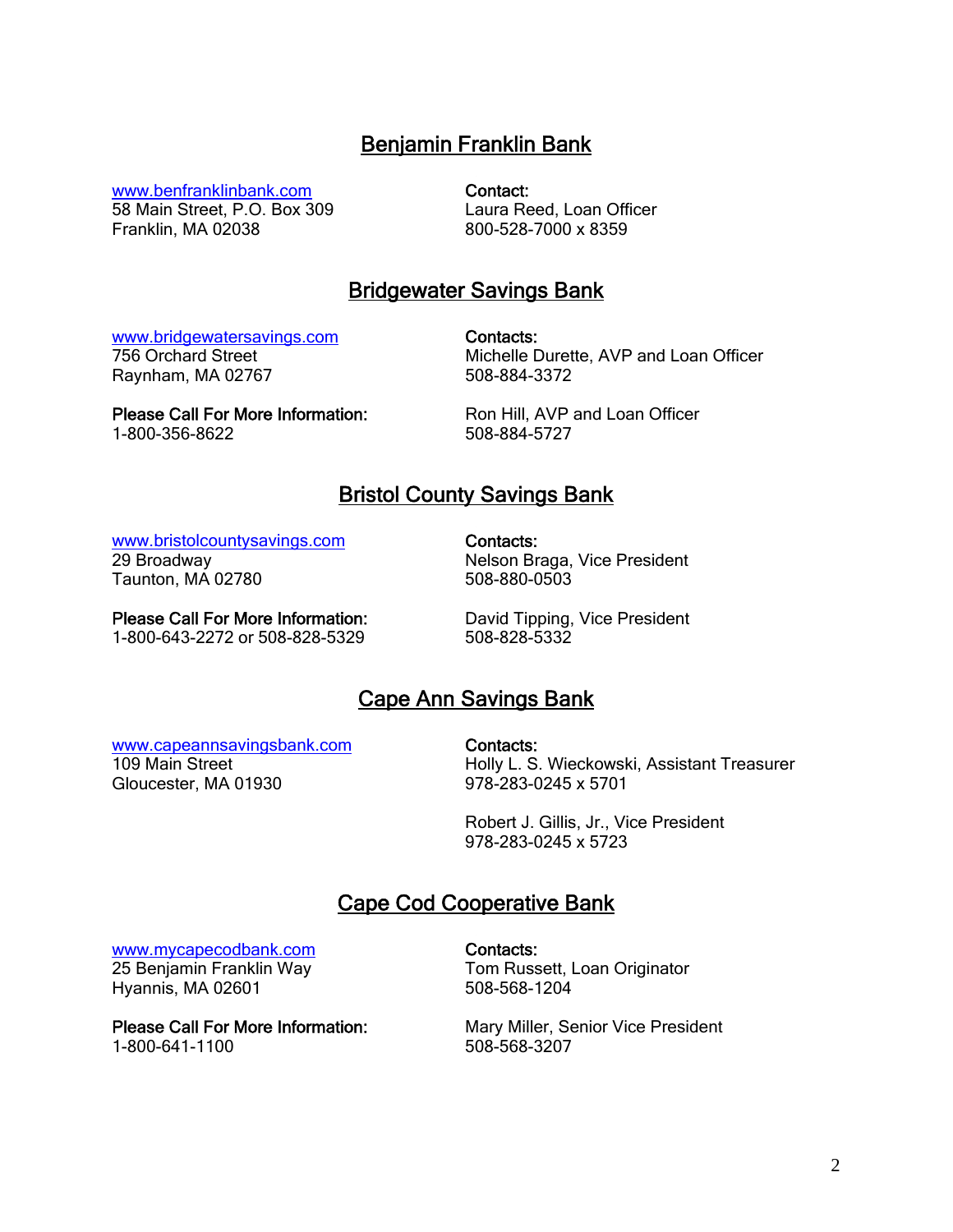# Cape Cod Five Cents Savings Bank

[www.capecodfive.com](http://www.capecodfive.com/)

19 West Road, P.O. Box 10 Orleans, MA 02653

Please Call For More Information:

1-888-225-4636

#### Contacts:

Paul McCracken, Vice President 508-247-2118

Darin Weeks, Loan Officer & Affordable Housing **Specialist** 508-477-0159

### Colonial Co-operative Bank

 [www.colonial4banking.com](http://www.colonial4banking.com/)  6 City Hall Avenue Gardner, MA 01440

Contact: Susan M. Monette, Vice President and Chief Loan Officer 978-632-0171

# Commonwealth National Bank

[www.commonwealthworcester.com](http://www.commonwealthworcester.com/)

33 Waldo Street Worcester, MA 01608

Contact: Mark E. La Mountain, Vice President 508-793-8314

### The Community Bank

#### [www.communitybank.com](http://www.communitybank.com/)

1265 Belmont Street Brockton, MA 02301

Please Call For More Information: 508-587-3210

Contacts: John Whitaker, Mortgage Originator 508-631-2169

Kevin Fitzpatrick, Mortgage Originator 508-468-4054

# The Cooperative Bank

#### [www.thecooperativebank.com](http://www.thecooperativebank.com/)

40 Belgrade Avenue Roslindale, MA 02131

Please Call For More Information: 617-325-2900

Contacts:

Marie A. Kunerth, Loan Officer 617-325-2900 x 216

Janice Garcia, Mortgage Underwriter 617-325-2900 x 247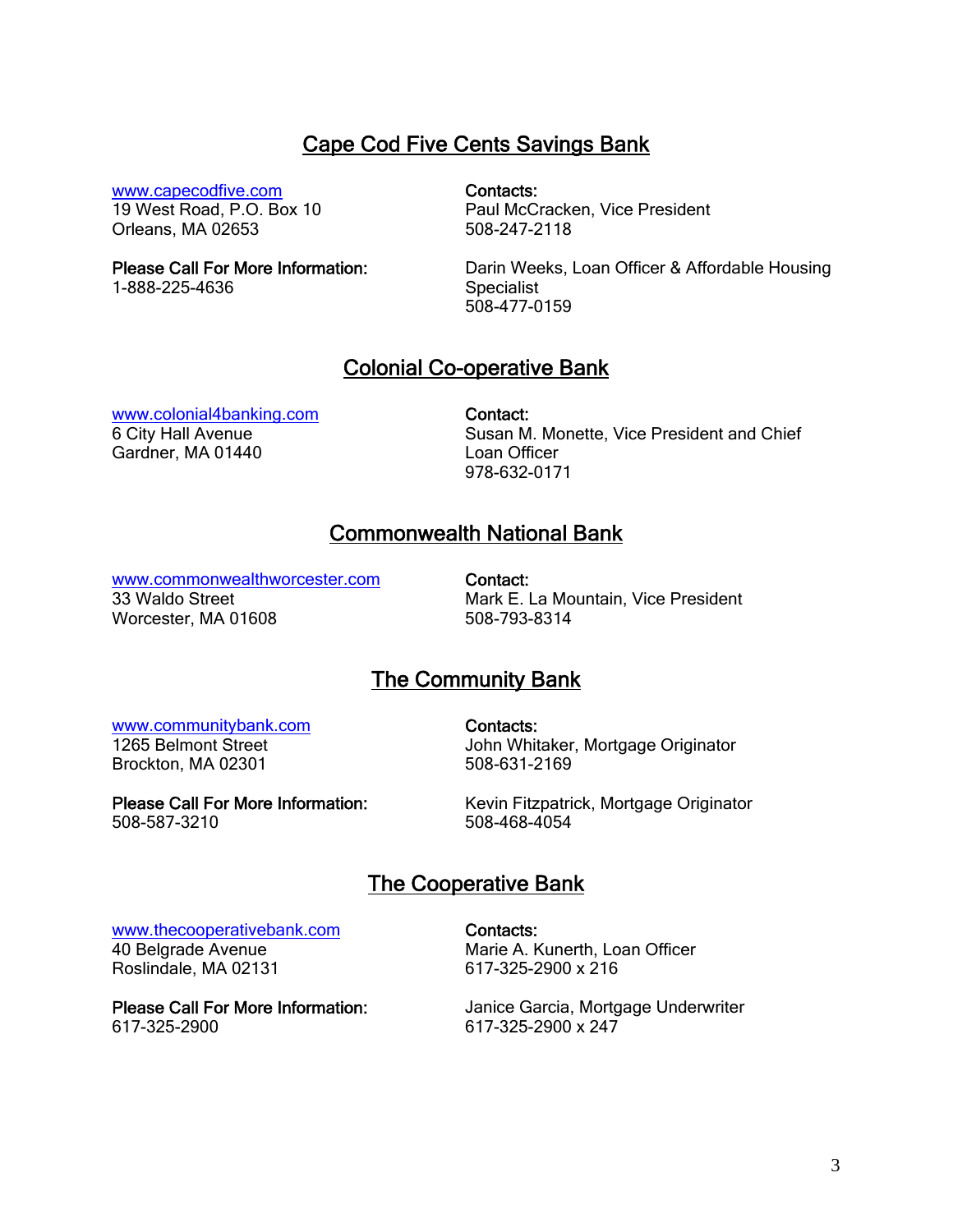#### **Danversbank**

[www.danversbank.com](http://www.danversbank.com/) 

1 Conant Street Danvers, MA 01923

Please Call For More Information: 978-624-1152

Contacts:

Stephen J. Britton, 1st VP, Mortgage & Consumer Lending 978-624-1190

Cheryl Preston, AVP, Mortgage and Consumer Lending 978-646-0371

#### Dedham Institution for Savings

 [www.dedhamsavings.com](http://www.dedhamsavings.com/)  55 Elm Street Dedham, MA 02026

Contacts: Beverly Somerville, Community Loan Officer 781-320-4888

Beth Santella, Loan Officer 781-320-4885

### Eastern Bank

 [www.easternbank.com](http://www.easternbank.com/) 195 Market Street Lynn, MA 01901

Contact: Edward C. Cinella, Vice President 781-388-1203

# Easthampton Savings Bank

 [www.bankesb.com](http://www.bankesb.com/) 36 Main Street, P.O. Box 351 Easthampton, MA 01027

Please Call For More Information: 413-527-4111

Contacts: Denise V. Laizer, SVP & Chief Lending Officer 413-527-4111 x 205

Anthony Grimaldi, Vice President, Residential Lending 413-527-4111 x 203

### Georgetown Savings Bank

#### [www.georgetownsb.com](http://www.georgetownsb.com/)

2 E. Main Street Georgetown, MA 01833

Please Call For More Information: 978-352-8600

Contacts: Karen Cohn, Vice President 978-352-8600 x 1106

Sandra Corrao, Loan Servicing Manager 978-352-8600 x 1300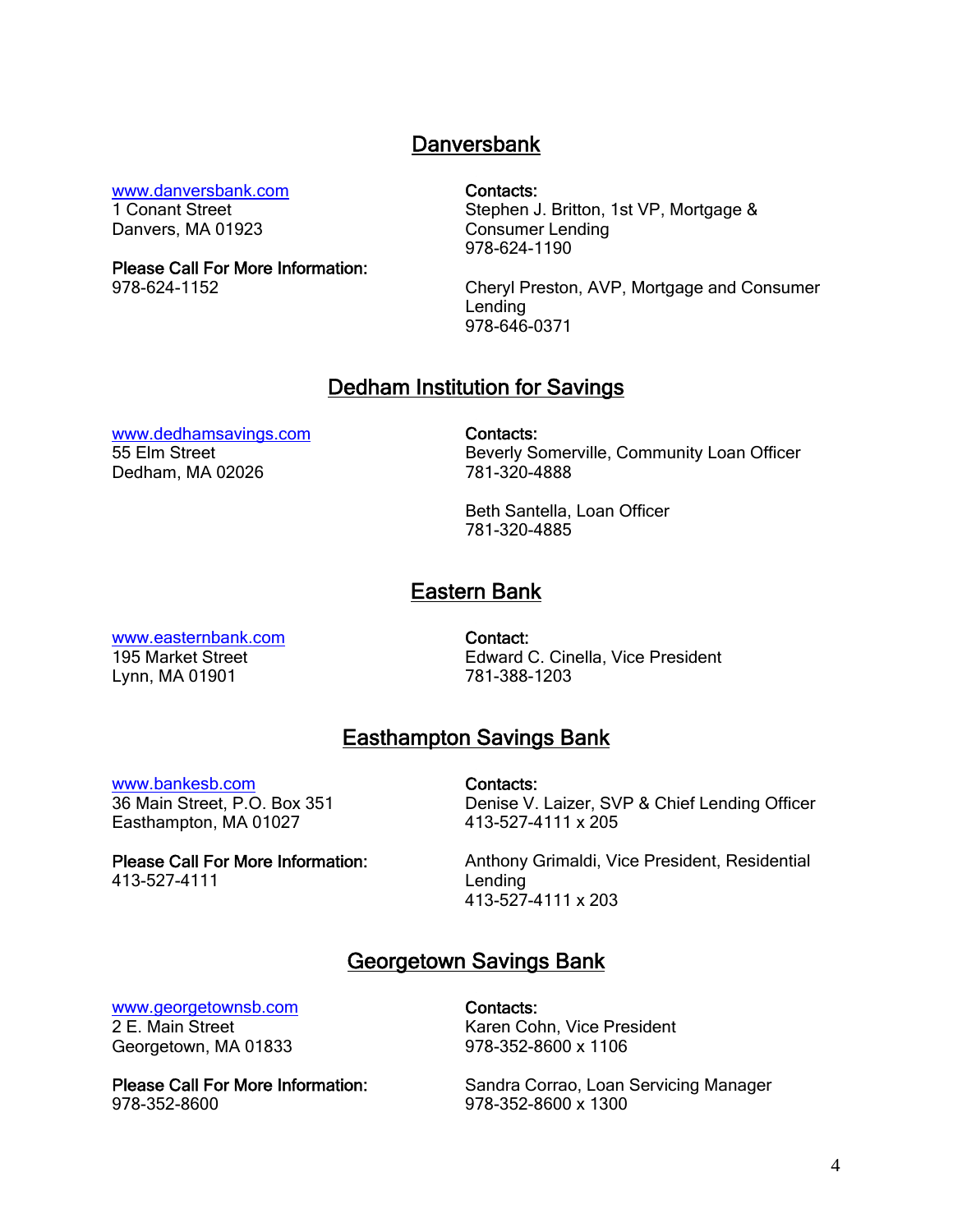# Granite Savings Bank

 [www.granitesavingsbank.com](http://www.granitesavingsbank.com/)  P.O. Box 180 Rockport, MA 01966

Contact:

Patricia Paradis, Vice President/Mortgage Officer 978-546-0362

Please Call For More Information: 978-546-0360

### Mansfield Co-operative Bank

 [www.mansfieldbankonline.com](http://www.mansfieldbankonline.com/) 80 North Main Street, P.O. Box 660 Mansfield, MA 02048

Contacts: Christopher Milne, SVP/Mortgage Banking 508-851-3665

Please Call For More Information: 508-851-3600

David Tetreault, Assistant Vice President/Lending 508-851-3842

### Marlborough Co-operative Bank

#### [www.bankatmcb.com](http://www.bankatmcb.com/)

175 Main Street, P.O. Box K Marlborough, MA 01752

Contact: Donna M. Tiso, Vice President/Senior Loan **Officer** 508-485-3000 x 224

Please Call For More Information: 508-485-3000

**Mayflower Bank** 

 [www.mayflowerbank.com](http://www.mayflowerbank.com/)  P.O. Box 311 Middleboro, MA 02346

Contacts:

Karen Gallipoli, AVP, Residential Loan Officer 508-947-4343

John Biggio, Vice President, Senior Loan Officer 508-947-4343

# Mechanics Cooperative Bank

 [www.mechanics-coop.com](http://www.mechanics-coop.com/)  308 Bay Street, P.O. Box 552 Taunton, MA 02780

Please Call For More Information: 508-823-7744

Contacts: Olga Andrade, Loan Officer 508-823-7722 x 2167

Diane Aguiar 508-884-2168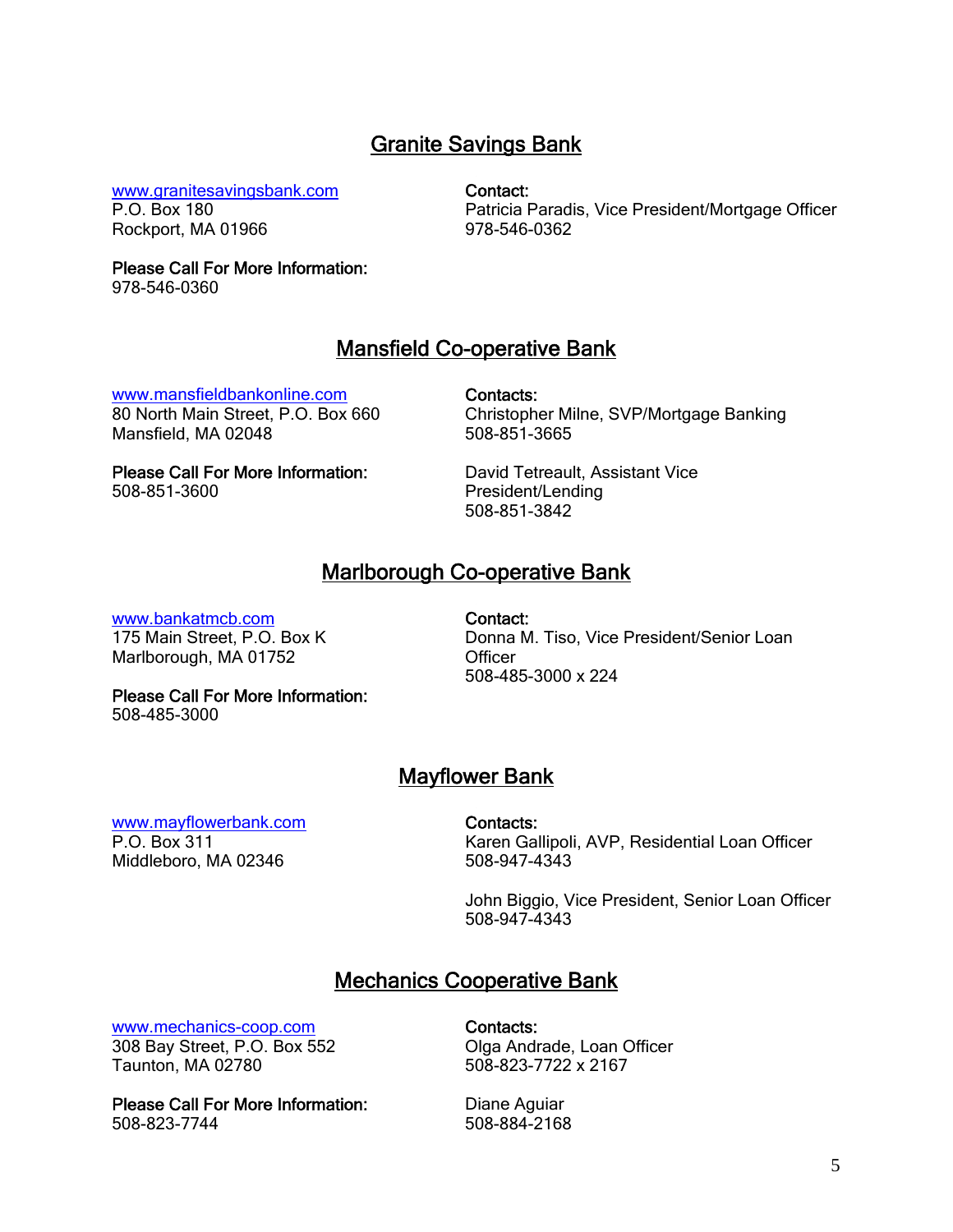### Meetinghouse Bank

#### [www.meetinghousebank.com](http://www.meetinghousebank.com/)

2250 Dorchester Avenue Dorchester, MA 02124

Please Call For More Information: 617-298-2250

Contacts:

Reuven Zaslavski, Mortgage Officer 617-298-2250 x 227

Bruce Crosscup, Mortgage Officer 617-298-2250 x 114

### Mercantile Bank & Trust Company

#### [www.mercantileboston.com](http://www.mercantileboston.com/)

61 Brookline Avenue Boston, MA 02215

Contacts:

Joseph Nicotera, Senior Vice President 617-867-8807

Fred McGrane, Senior Vice President 617-867-8814

# Middlesex Savings Bank

 [www.middlesexbank.com](http://www.middlesexbank.com/) 6 Main Street Natick, MA 01760

Contact: Patricia Slaney, Mortgage Center Representative 508-599-5535

# Millbury National Bank

#### [www.mnbonline.com](http://www.mnbonline.com/)

18 Main Street, P.O. Box 318 Millbury, MA 01527-0318

Contact: Donna M. Garr, Vice President 508-865-9521

# Monson Savings Bank

 [www.monsonsavings.com](http://www.monsonsavings.com/) 146 Main Street Monson, MA 01057

Please Call For More Information: 413-267-4646

Contacts: Susan Driscoll, Loan Originator 413-267-1219

Denise D. Hawk, Vice President 413-267-1217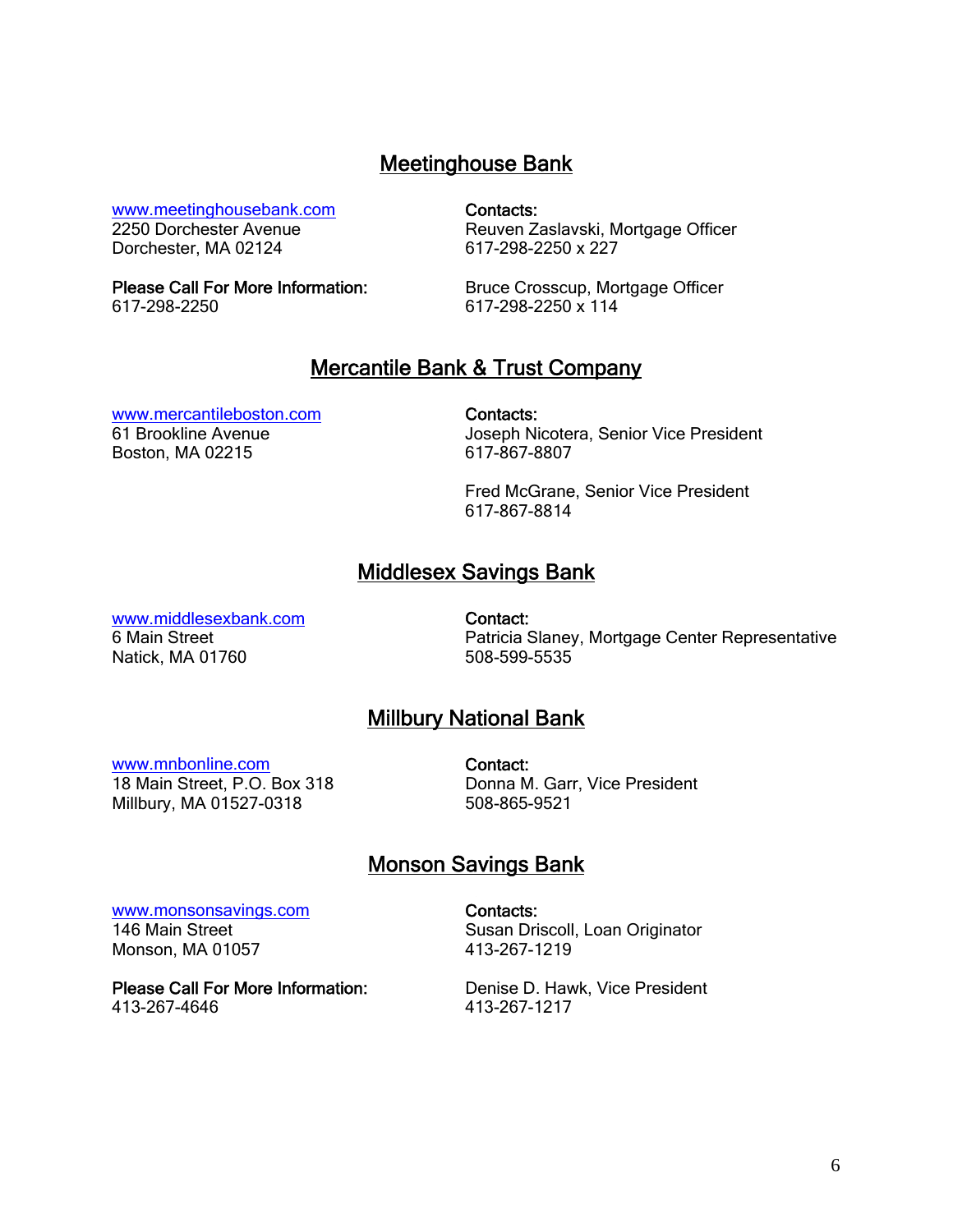### North Easton Savings Bank

[www.northeastonsavingsbank.com](http://www.northeastonsavingsbank.com/) 

295 Main Street, P.O. Box 299 North Easton, MA 02356-0299 Contacts:

Kami Azevedo, Mortgage Specialist 508-238-3331

Marilyn M. Lewis, VP and Mortgage Operations **Officer** 508-238-3331

### North Middlesex Savings Bank

 [www.nmsb.com](http://www.nmsb.com/)  P.O. Box 469 Ayer, MA 01432 Contact: Frank J. Gracia, Senior Vice President 978-772-8502 x 1130

Please Call For More Information:

978-772-3306

# North Shore Bank

 [www.northshore-bank.com](http://www.northshore-bank.com/)  248 Andover Street Peabody, MA 01960

Contact: Joanne Donovan, Vice President 978-538-7002

# Northampton Cooperative Bank

[www.northamptoncoop.com](http://www.northamptoncoop.com/)

67 King Street Northampton, MA 01060-0150

Contact: Tracey E. Egloff, Assistant Vice President 413-584-4474 x 107

# Pittsfield Cooperative Bank

 [www.pittsfield-coop.com](http://www.pittsfield-coop.com/)  70 South Street Pittsfield, MA 01201

Contact: Raymond Callahan, Vice President 413-447-7304

# Rockland Trust Company

 [www.rocklandtrust.com](http://www.rocklandtrust.com/)  8 A/B Station Ave. Middleboro, MA 02346

Contacts: Michael Nickley, SVP Mortgage Operations 508-946-8427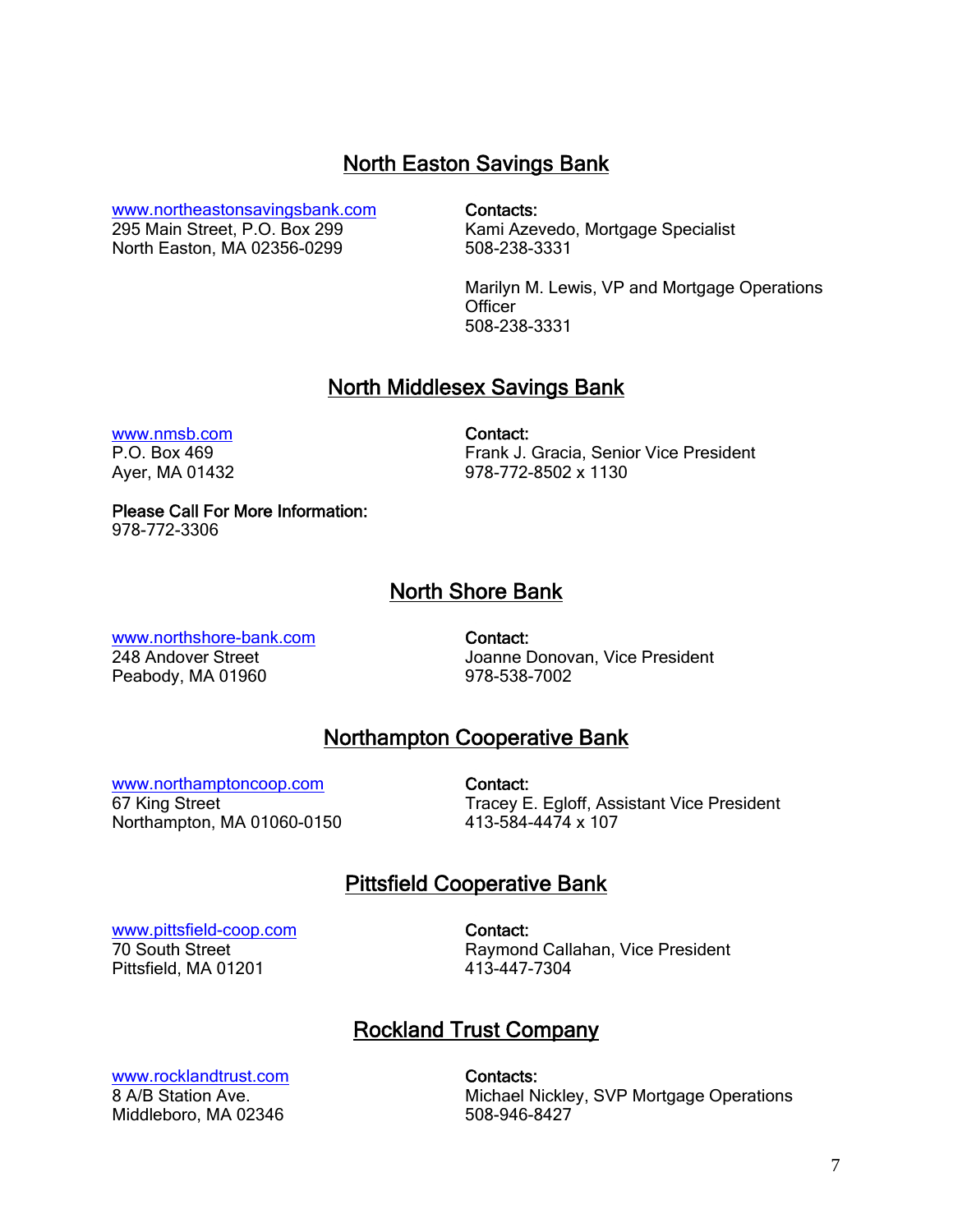#### Please Call For More Information:

1-800-222-2299

Steve Borgerson, VP Regional Mortgage Manager 781-982-6599

#### Savers Co-operative Bank

 [www.saversbank.com](http://www.saversbank.com/)  P.O. Box 250 Southbridge, MA 01550

Contact: Marjorie Rockwood, Mortgage Specialist 508-765-7345

#### Please Call For More Information:

508-764-4329

# The Savings Bank

[www.tsbawake24.com](http://www.tsbawake24.com/)

357 Main Street, P.O. Box 30 Wakefield, MA 01880

Contacts: Kathleen Beaulieu, SVP Retail Lending 781-224-5379

Please Call For More Information: 1-800-246-2009 x 5379

Raichelle Kallery, VP Marketing 781-224-5423

# Scituate Federal Savings Bank

#### [www.scituatefederal.com](http://www.scituatefederal.com/)

506 Plain Street, Suite 202 Marshfield, MA 02050

Contacts: Steve Amico, Assistant Vice President 617-529-8444

Please Call For More Information: 781-834-2100

Mike Vernazzaro, Mortgage Officer 774-454-2709

# South Adams Savings Bank

#### [www.sasavings.com](http://www.sasavings.com/)  P.O. Box 306 Adams, MA 01220

Contacts: Tim Burdick, Vice President 413-743-0040

Laurie Pelczynski, Loan Officer 413-743-0040

# South Shore Co-operative Bank

 [www.sscbank.com](http://www.sscbank.com/) 195 Washington Street Weymouth, MA 02188

Contact: Meg Sarno, AVP/Residential Lending 781-682-0203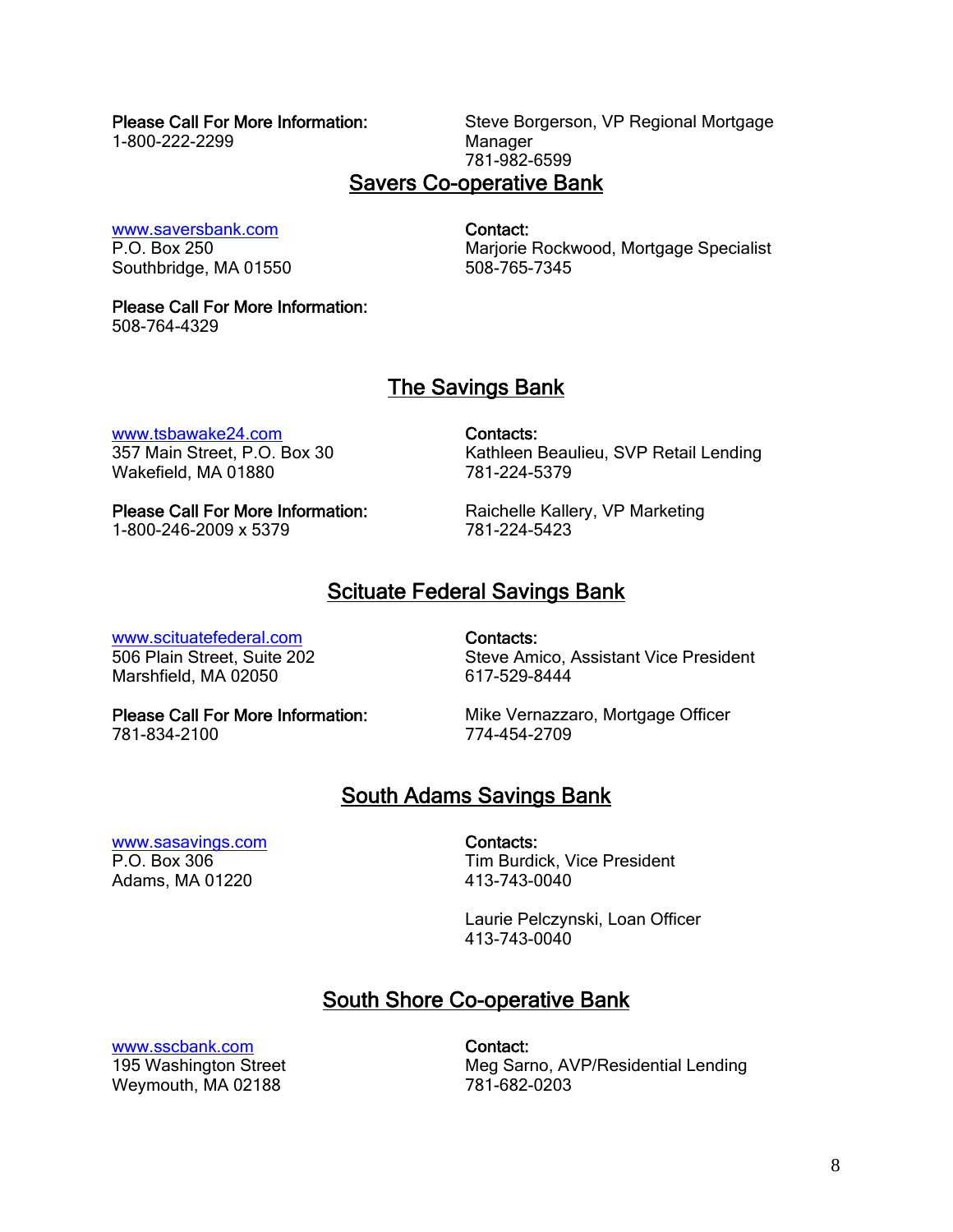# South Shore Savings Bank

Contacts:

 [www.sssb.com](http://www.sssb.com/) 1530 Main Street,

South Weymouth, MA 02190

Brian Desmond, Mortgage Account Executive 781-682-3134

Brian Madden, Vice President/Senior Lending **Officer** 781-682-3279

#### Southbridge Savings Bank

 [www.southbridgesavingsbank.com](http://www.southbridgesavingsbank.com/)  253 Main Street Southbridge, MA 01550

Contacts: Paul Stonge, Loan Originator 800-939-9103 x 1018

Please Call For More Information: 800-939-9103

Betty Ianniccheri, Loan Originator 800-939-9103 x 1011

#### Stoneham Bank

 [www.stonehambank.com](http://www.stonehambank.com/)  80 Montvale Avenue

Stoneham, MA 02180

Contacts: Jan White 781-481-5802

Michelle Brissenden 781-481-5766

### Wainwright Bank & Trust Company

 [www.wainwrightbank.com](http://www.wainwrightbank.com/)  63 Franklin Street Boston, MA 02110

Contact: Sonia Payne 617-478-4000 x 384

### Washington Savings Bank

[www.washingtonsavings.com](http://www.washingtonsavings.com/) 

30 Middlesex Street, P.O. Box 1970 Lowell, MA 01853-1970

Please Call For More Information: 978-275-6003

Contact: Alzira Picardi, Assistant Vice President of Lending 978-569-1544

Gerard Frechette, Vice President of Lending 978-569-1505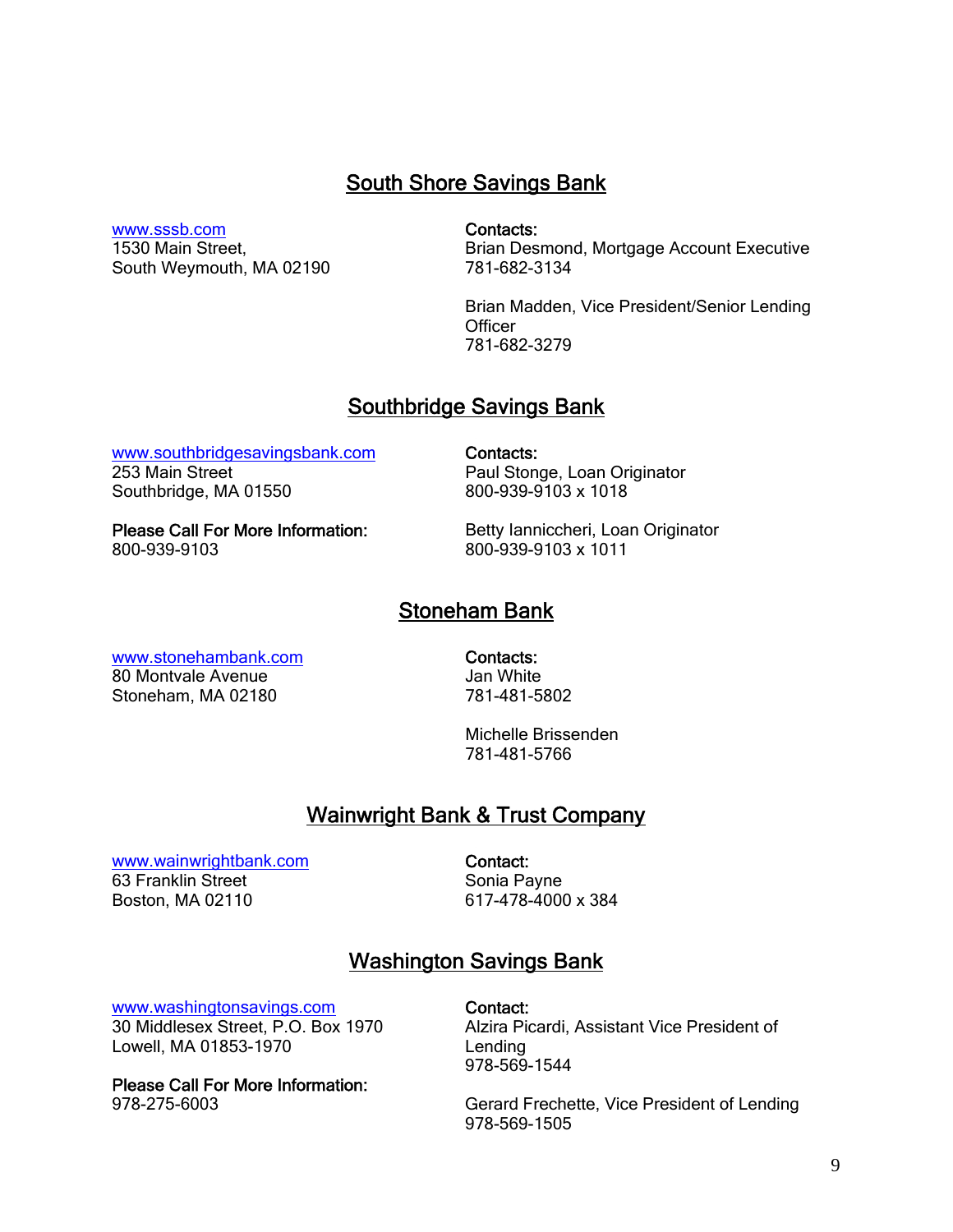# Webster Five Cents Savings Bank

#### [www.web5.com](http://www.web5.com/)

136 Thompson Road Webster, MA 01570

Contact:

Beth-Ann Beaudette, Mortgage Loan Officer 800-696-9401 x 3411

#### Please Call For More Information:

1-800-696-9401 or 508-943-9401

### Winchester Co-operative Bank

#### [www.wcbonline.com](http://www.wcbonline.com/)

19 Church Street Winchester, MA 01890

#### Please Call For More Information:

781-729-3620

Contacts: Mark L. Fisher, Vice President 781-756-3543

Joan Morgan, Assistant Vice President 781-756-3510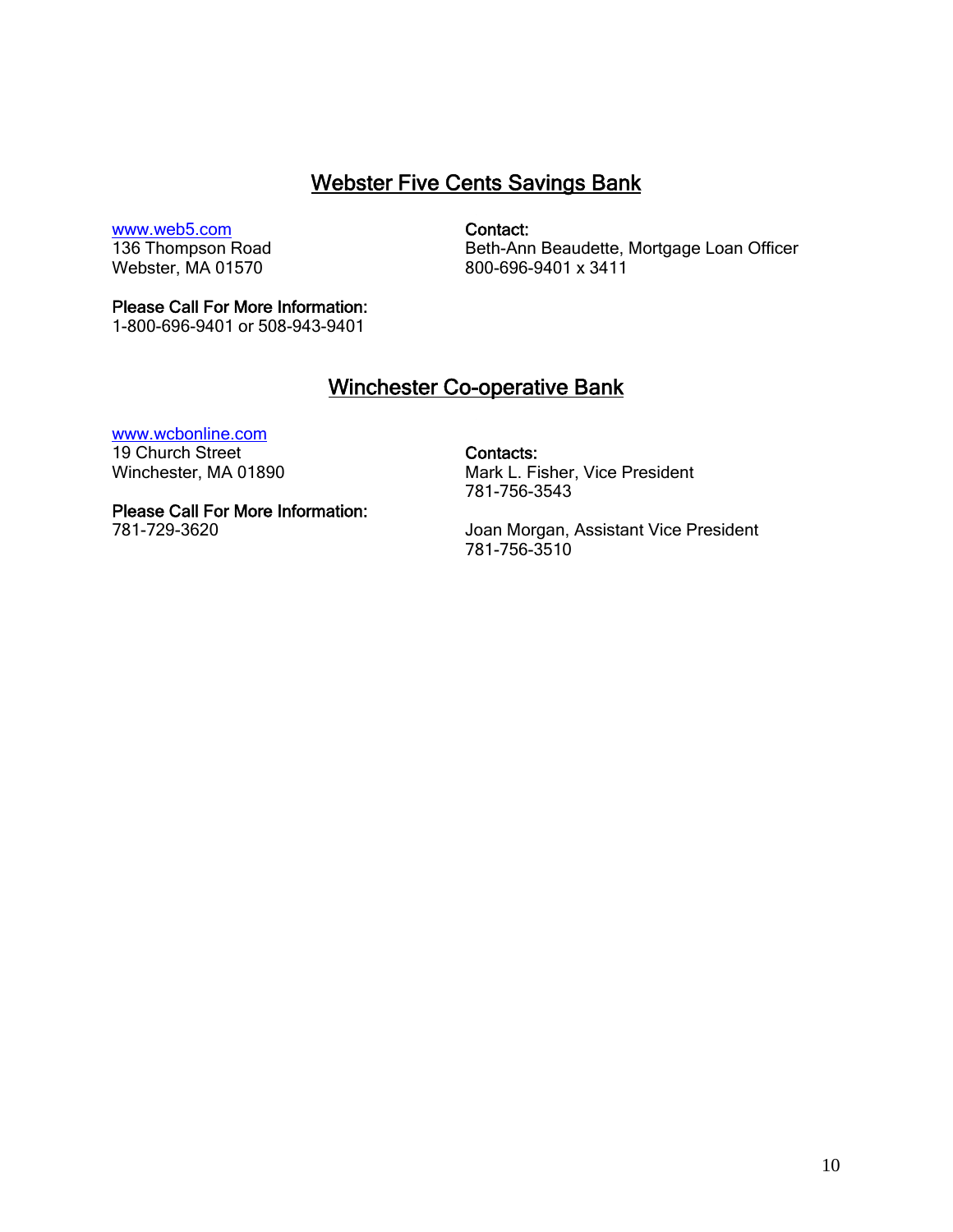# **The Eleven Regional Foreclosure Centers**

### **Western Massachusetts Foreclosure Prevention Education Center**

322 Main St. Suite 1 Springfield, MA 01105 413-233-1622

**Partners:** HAP, Inc. (lead partner), city of Springfield, MA Fair Housing Center, Berkshire Housing Development Corporation, Franklin County Housing and Redevelopment Authority, Valley CDC, ACORN, Berkshire County Regional Housing Authority, Chicopee NDC, Hilltown CDC, Holyoke Housing Authority, Hungry Hill CDC, New North Citizens Council, Solutions CDC, Springfield Partners for Community Action.

**Service Area:** Hampden, Hampshire, Franklin, and Berkshire Counties

# **City of New Bedford Office of Housing and Community Development**

608 Pleasant St. New Bedford, MA 02740 508-979-1500

**Partners:** Catholic Social Services of the Diocese of Fall River **Service Area: Bristol County** 

### **Housing Assistance Corporation on Cape Cod**

460 West Main St. Hyannis, MA 02601 508-771-5400

**Partners:** Interfaith Council, Lower Cape Cod CDC, Falmouth Service Center, Island Elderly Housing, Nantucket Housing Office **Service Area:** Barnstable, Nantucket, and Dukes Counties

### **Neighborhood Housing Services of the South Shore**

68 Legion Parkway Brockton, MA 02301 508-895-1783

**Partners:** South Shore Housing

**Service Area:** South Shore and Brockton area: all of Plymouth County, Norfolk county cities/towns of Quincy, Randolph, Milton, Braintree, Holbrook, Weymouth, Cohasset

### **United Way of Massachusetts Bay and the Merrimack Valley**

51 Sleeper St. Boston, MA 02210 617-413-7622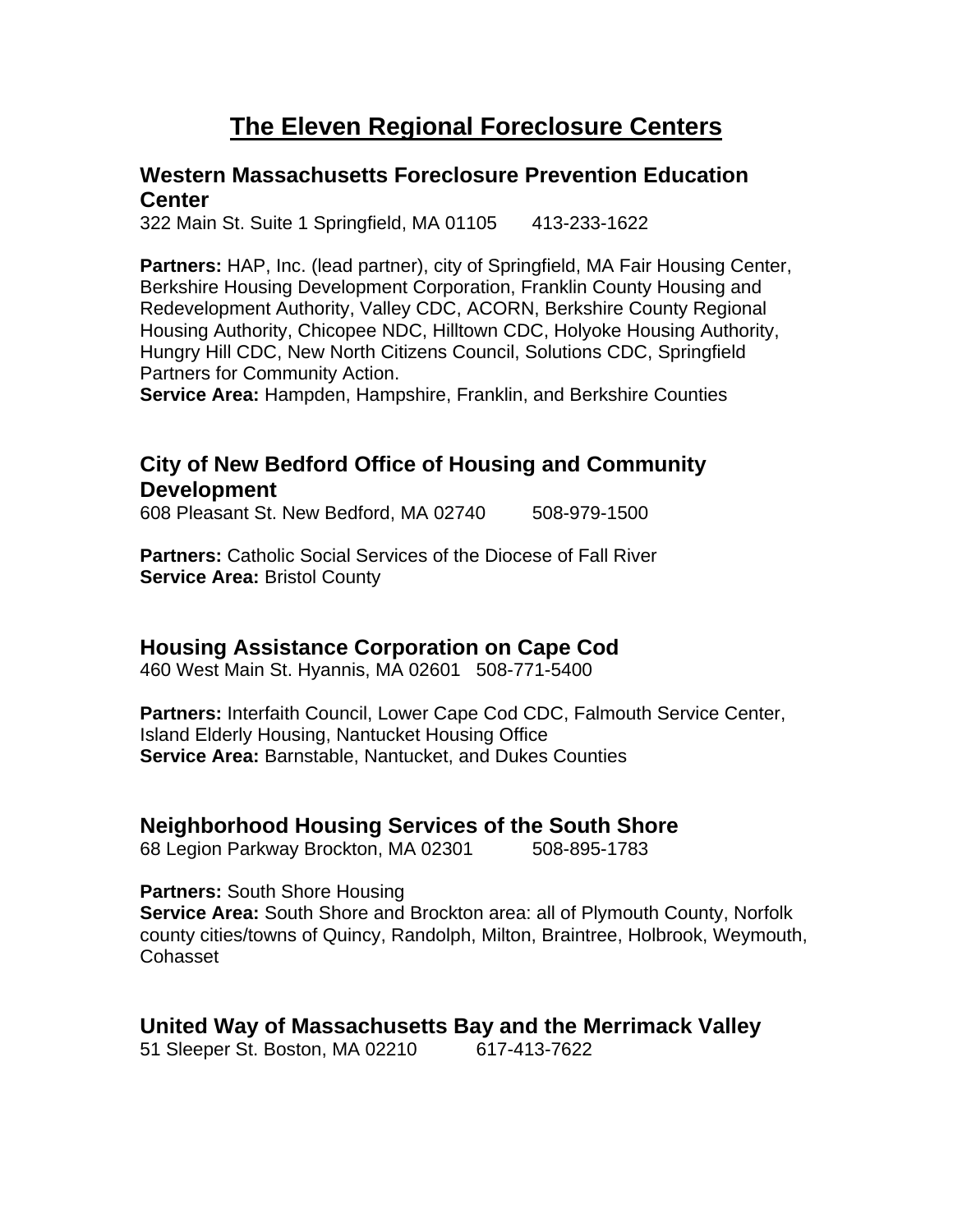**Partners:** Consumer Credit Counseling Services of Southern New England, Viet Aid, Lynn Housing Authority and Neighborhood Development (LHAND), Community Teamwork, Inc. (CTI), Metropolitan Boston Housing Partnership (MBHP), Quincy Community Action Programs (QCAP) **Service Area:** Massachusetts east of Worcester County

#### **South Middlesex Opportunity Council**

300 Howard St. Framingham, MA 01702 508-620-2300

**Partners:** South Middlesex Legal Services, Legal Assistance Corporation of Central MA, Greater Boston Legal Services

**Service Area:** MetroWest area centered around Framingham and Marlborough: Acton, Ashland, Avon, Bellingham, Boxborough, Canton, Carlisle, Concord, Dedham, Dover, Foxborough, Framingham, Franklin, Grafton, Holliston, Hopedale, Hopkinton, Hudson, Lincoln, Littleton, Marlborough, Maynard, Medfield, Medway, Mendon, Milford, Millis, Millville, Natick, Needham, Norfolk, Northborough, Northbridge, Norwood, Plainville, Sharon, Sherborn, Shrewsbury, Southborough, Stoughton, Stow, Sudbury, Upton, Uxbridge, Walpole, Waltham, Wayland, Wellesley, Westborough, Weston, Westwood, Wrentham

#### **Home Preservation Coalition of the Merrimack Valley**

168 Newbury St. Lawrence, MA 01841 978-685-3115

**Partners:** Lawrence CommunityWorks (lead agency), Arlington Community Trabajando, Community Teamwork Inc., Coalition for a Better Acre, Neighborhood Legal Services, Homeownership Options for MA Elders (HOME) **Service Area:** Merrimack Valley, centered on Lawrence and Lowell: Lawrence, Lowell, Haverhill, Methuen, Chelmsford, North Andover, Billerica, Dracut

#### **Worcester County Regional Foreclosure Education Center**

674 Main St. Worcester, MA 01608 508-791-2170 195 Kimball St. Fitchburg, MA 01420 978-342-9561

**Partners:** NeighborWorks Homeownership Centers of Worcester and North Central Worcester County,

Oak Hill CDC, City of Worcester, United Way of Central MA, Worcester Community Housing Resources, Central Massachusetts Housing Alliance, East Side CDC, Twin Cities CDC, RCAP, Solutions, Montachusett Opportunity Council, Greater Gardner CDC. **Service Area: Worcester County**